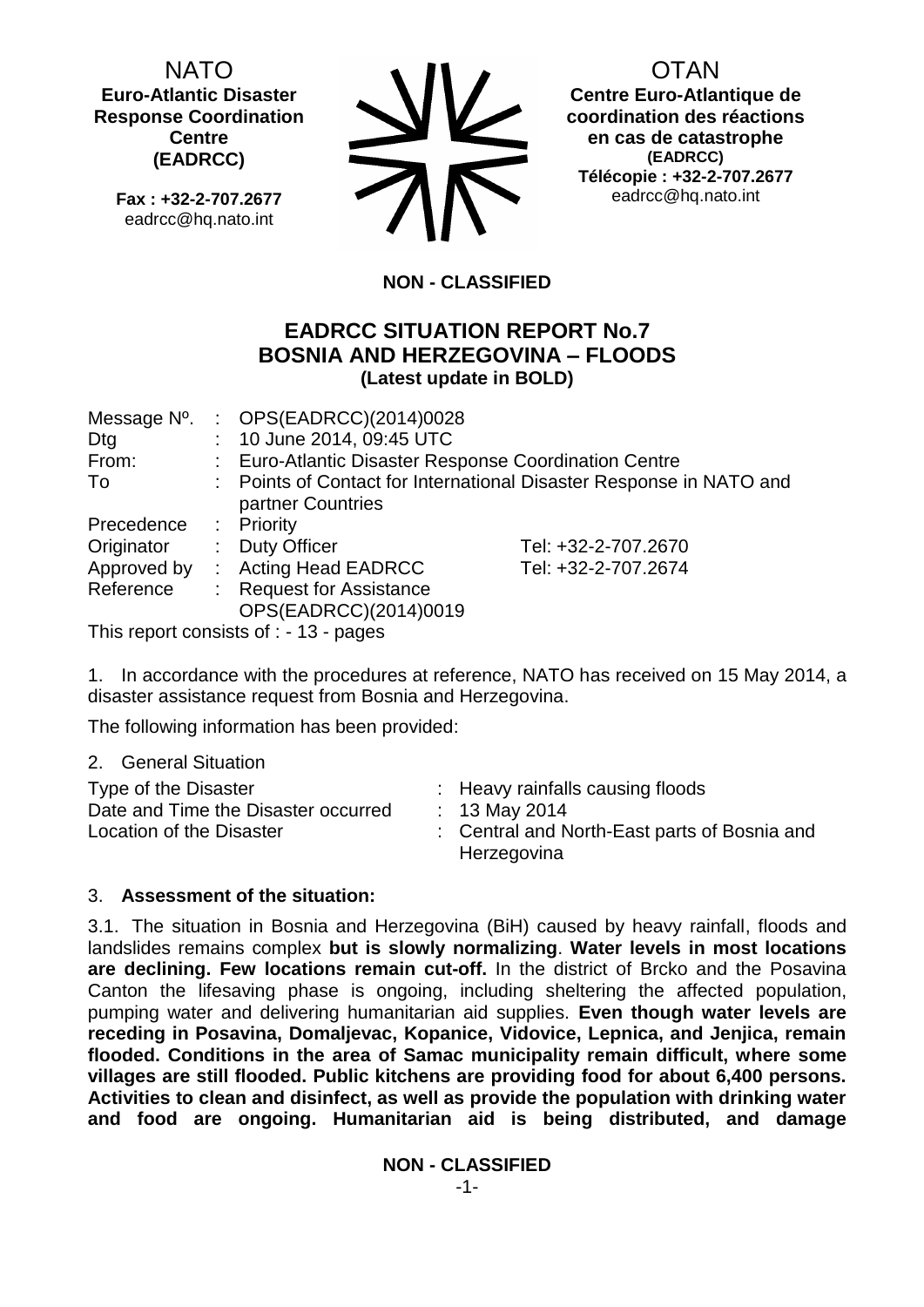



### **assessments are being undertaken. Water pumping teams are active in all parts of the affected municipalities. Distribution of humanitarian aid and delivery of drinking water is ongoing in the affected areas of Zenica, Zavidovici, Maglaj, and Zepce. Conditions in the municipality of Bijeljina are improving.**

3.2. In most areas the ongoing efforts are entering the clean-up and recovery phase, while the lifesaving phase is coming to an end. Recovery and reconstruction needs are being assessed and efforts are being undertaken to create minimum living conditions for the population of the affected areas. Current priorities lie in the areas of debris clearance and management, demining, livelihoods, disposal of carcasses, and a fast clearance of medical and educational institutions as well as housing, the reestablishment of municipality services, and the reconstruction of the industrial and commercial network. Waste collection and cleaning activities are ongoing. **In the area of Zenica municipality activities are being undertaken to establish road communications, conduct reconstruction works, and stabilize landslides as well as remove the sediment from streets and residential buildings. In the municipality of Sekovici garbage from the city's landfill poses one of the major challenges since it is spilled along the riverbed of the Drinjaca river. At the same time, an increasing number of landslides in the area threaten numerous residential buildings. In Olovo materials left by the floods caused an elevation of the river bed, posing a threat of flooding with every major future rain. In the municipality of Doboj activities to clean the city, remove garbage and disinfect facilities are ongoing.** 

3.3. About 4,900 landslides have been reported since the beginning of the floods in the municipalities of Banovići, Čelić, Doboj East, Gradačac, Gračanica, Kalesija, Kladanj, Lukavac, Sapna, Srebrenik, Teočak, Tuzla, Živinice, Topcic Polje, Olovo. The greatest danger from landslides exists in the municipalities of Tuzla, Kalesija, and Banovici. Local authorities are taking the necessary measures to evacuate endangered populations and to keep the landslides under control. **An increase in the number and risk of landslides has been reported for the areas of Tuzla, Srebrenik, Sekovici, Bratunac, Vlasenica, Zvornik, Lopare, Milici, Osmaci, Ugljevik, and Srebrenica.**

3.4. An increased risk from landmines exists due to the dislodgement of minefields and their markings. Landslides have moved many mines to populated areas and towns. The situation is becoming critical. Approximately  $800$ km<sup>2</sup> are affected. Landmine incidents are repeatedly being reported with no casualties so far. Critical areas lie in Maglaj, Doboj, Zepce, Gracanica, Odzak, Orasje, Samac, Brod, Brcko, Srbas, and Drventa. Demining teams are engaged in the ongoing evacuation and rehabilitation operations from the consequences of landmines. Efforts must be made to raise awareness of the risks. The dislodgement of mines is a long-term challenge and could require a logistical operation of up to 3 months. Several municipalities need urgent temporary mine marking. **Priority areas for needs assessments have been identified in Lukavac, Brcko, Samac, Orasje, Petrovo, Gracanica, Lopare, Doboj, Maglaj, and Olovo. The largest mine suspected areas affected by the floods lie in Odzak, Brcko, and Maglaj. Within the next days, an intervention is due to take place in Sapna to clear the area of landmines in order to re-establish the interrupted water supply. Landslides remain an issue to communication and mine clearance activities.**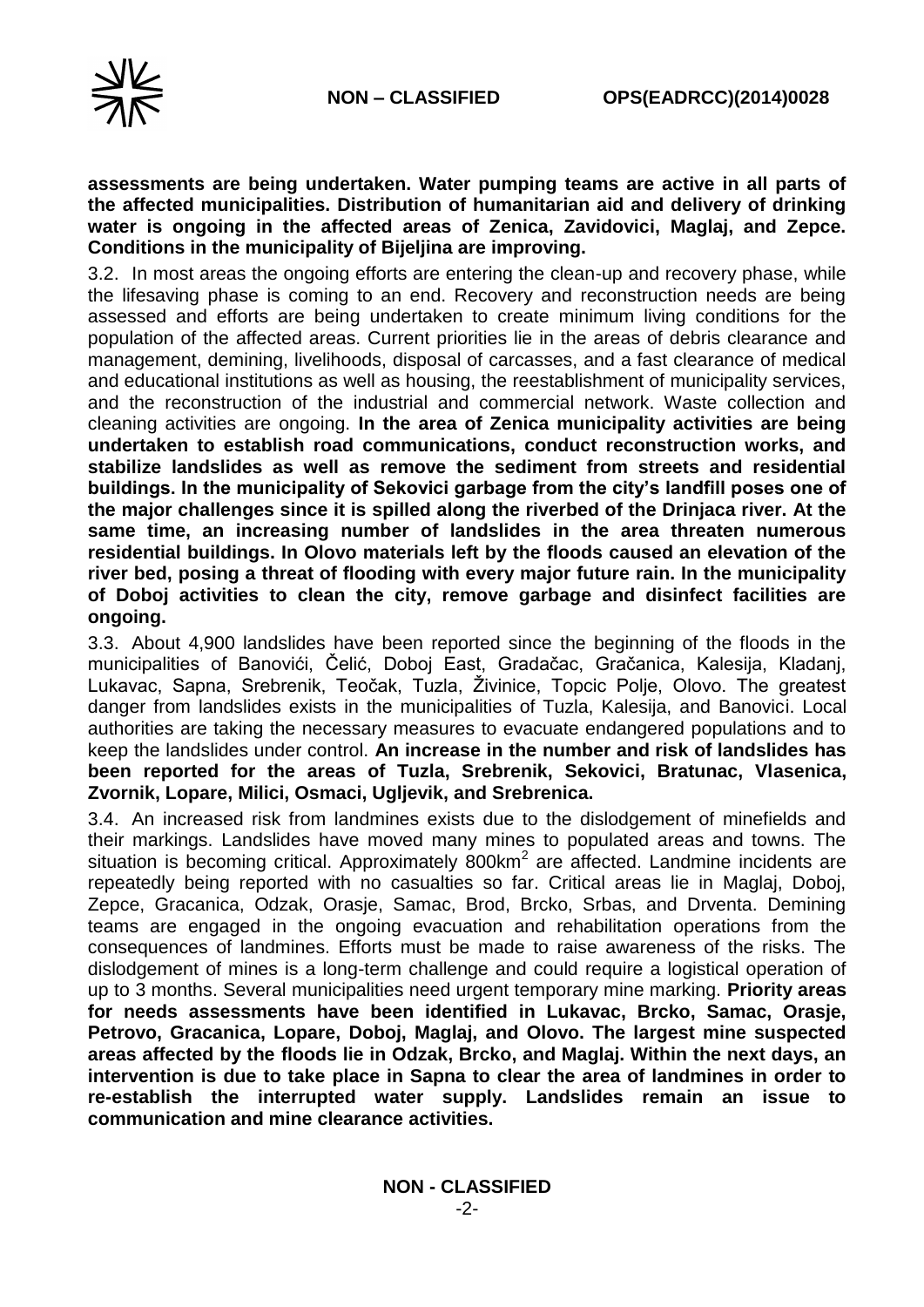

3.5. The contamination of the water supply system poses a potential health threat. On 19 May 2014, the Federal Institute of Public Health warned of a high risk of infectious diseases epidemics in the affected areas. For the moment, the epidemiological situation is stable, but concerns remain about water borne and vector borne diseases. **The heavily affected areas of Doboj, Samac, Bjeljina, Orasje, Odzak, Brcko, Domaljevac, Maglaj, and Zepce are under epidemiological risk resulting from water contamination. In the southern part of the Brcko district the situation is critical. Public health authorities are in the process of collecting soil and water samples in the affected areas to assess the extent of the water contamination. According to them, there is a need for water pumps, water treatment units, and generators. In addition, there is a great need for coordination in allocating high-capacity pumps, water treatment units and water storage equipment. Soil and building disinfection has started in the Brcko district. Water purification, decontamination, and water analysis are ongoing in the North of BiH and in East Brcko. Analyses of public and official wells should be finished within the coming week and will be followed by the sampling of private wells. Health authorities are finalizing activities to reduce the risk of vector-borne diseases. The planned aerial spraying could not take place since the authorities did not manage to agree on the chemicals to be used. Separate measures are being implemented in the Federation of Bosnia and Herzegovina (FBiH) and the Republika Srpska (RS). Health authorities in BiH are finalising activities to reduce the risk of vector-borne transmission of diseases.**

3.6. The damage of infrastructure, houses and roads as well as crops is huge. In many locations water systems have been re-established. However, the water is not potable in most areas. Emergency water purification systems have been provided. **Water is expected to remain a long-term problem.** Sewage systems are damaged in numerous locations. The electrical power grid was severely affected in some areas and is slowly being restored. Many areas remain without electricity and recovery may take time due to the absence of the necessary equipment and transformers. Some locations still do not have telephone communication. Main roads are becoming increasingly functional, but side roads and over 20 bridges have been destroyed or damaged. Some main and regional roads remain closed and circulation is limited on several other roads. Nevertheless, transportation systems and road traffic are slowly stabilizing. Many crops have been completely destroyed severely affecting livestock. The region of Posavina with the highest percentage of arable land in the country remains severely affected. The total damage to agricultural lands has not yet been confirmed. For the maintenance of livelihoods, there is an urgent need for seeds, since the planting season will soon be over. **Animal feed, maize seeds and fertilizers have been delivered. Within the next days, disinfection agents for farms, and vaccine shots for the prevention of animal diseases are planned to reach the affected areas. Priorities remain the disinfection of cattle stalls and premises, and replanting the available land with animal feed, mostly maize. The planting needs to be completed by 15 June 2014. Food safety of population and livestock are becoming of growing concern.** Regular supplies of essential goods to the affected areas are being established. Programmes for socio-economic recovery are being developed. **Providing livelihoods to the affected population is an emerging priority.**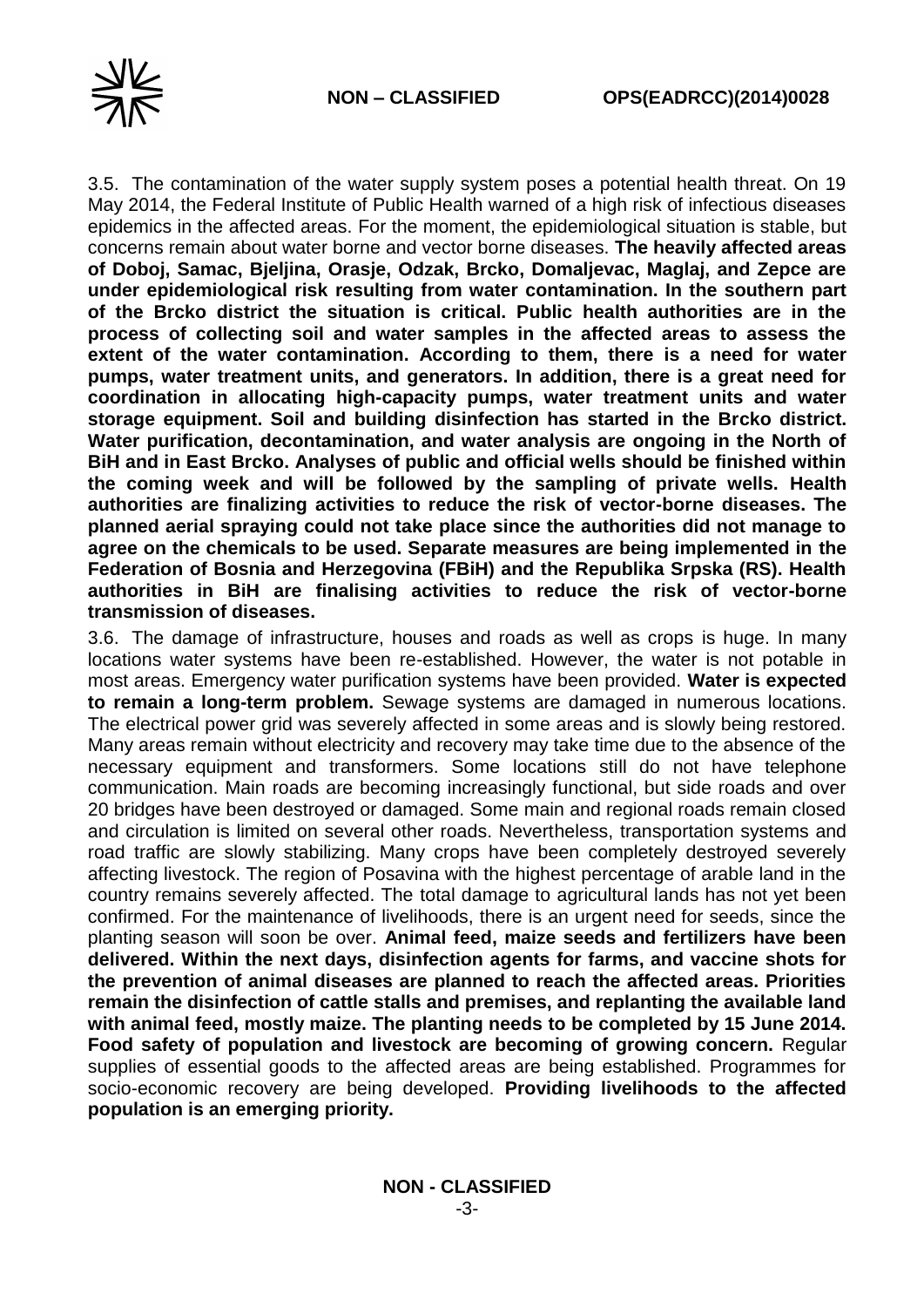

3.7. **Numerous education buildings in the flooded areas requested assistance in disinfection, refurbishing, as well as obtaining didactic material and school furniture. The resumption of school activities is planned for 1 September 2014. Priority needs are child friendly spaces for children in the summer months. Two children friendly space are being prepared and 10 are planned for implementation in the coming weeks. In total, the objective is to establish 50 centres across the country.** 

3.8. One quarter of the country's population has been directly affected by the floods. Many temporary accommodation facilities are almost empty since the majority of the affected people stays with relatives and friends. The number of injured has not yet been confirmed.

3.9. **Gaps in recovery operational plans are becoming visible. Citizens are managing the ongoing debris cleaning activities, even though local authorities should be in charge of solving the problem. Also, the distribution of resources remains an issue. Politicians seem keen on establishing a set ratio of assistance to be divided between FBiH, RS, and Brcko. As a result, aid would not be distributed based on needs.**

4. **National resources available for disaster response and measures taken.** 

4.1. All national resources are involved in dealing with the consequences of the disaster.

5. **Assistance provided by Allied, partner nations and international organizations:**

5.1. On 17 May 2014, Albania provided assistance to BiH in form of 5 boats and an operational team of 15 persons. For the transportation of their team and the boats they also had 2 minivans and 2 high practicability vehicles. The Albanian team is operating in Kopanice and Vicinovic. The Volunteer Centre of Albanian Civil Emergencies sent six medical personnel to support the operations.

5.2. Referring to the ongoing assistance provided by first responders of Austria under the European Union Mechanism in BiH, due to operational reasons members of the Austrian team on site have to be replaced on 21 May 2014. The new team is comprised of 33 persons (Fire Brigade Association of Lower Austria and Austrian Water Rescue Association), 9 vehicles, 7 trailers and 8 motorized boats. They stand ready to conduct rescue operations using boats and up to a limited extent transport/logistic tasks in the area of Orasje. **The team of the Fire Brigade Association of Lower Austria and the Austrian Water Rescue Association that was operating on the ground in BiH since 17 May 2014, has concluded its operation and returned to Austria on 23 May 2014.** On 23 May 2014, Hilfswerk Austria International (HWA) allocated 45.000 EUR through two EU funded projects for support to the Roma communities (distribution of food, potable water, hygiene, tools, and disinfection items). HWA offered assistance for the Recovery Needs Assessment. On 1 June 2014, HWA distributed sets of tools for cleaning of debris and sediment to 12 of the most vulnerable families, 27 sets of disinfection facilities and 7 motor sprayers for disinfection. **In response to a request by BiH, the Austrian Ministry of Interior (MoI) offered 3 HCP with 20 persons and 8 vehicles of the Fire Brigade Association of Lower Austria. After the offer was accepted by the local authorities, the team was deployed in the area of Orasje on 24 May 2014 and is operational ever since. The 3 HCP and its operational personnel will remain in BiH until 6 June 2014. In consultation with the local authorities in BiH, it is planned to redeploy the HCP including the operational personnel to Austria on 7 June 2014. A water purification**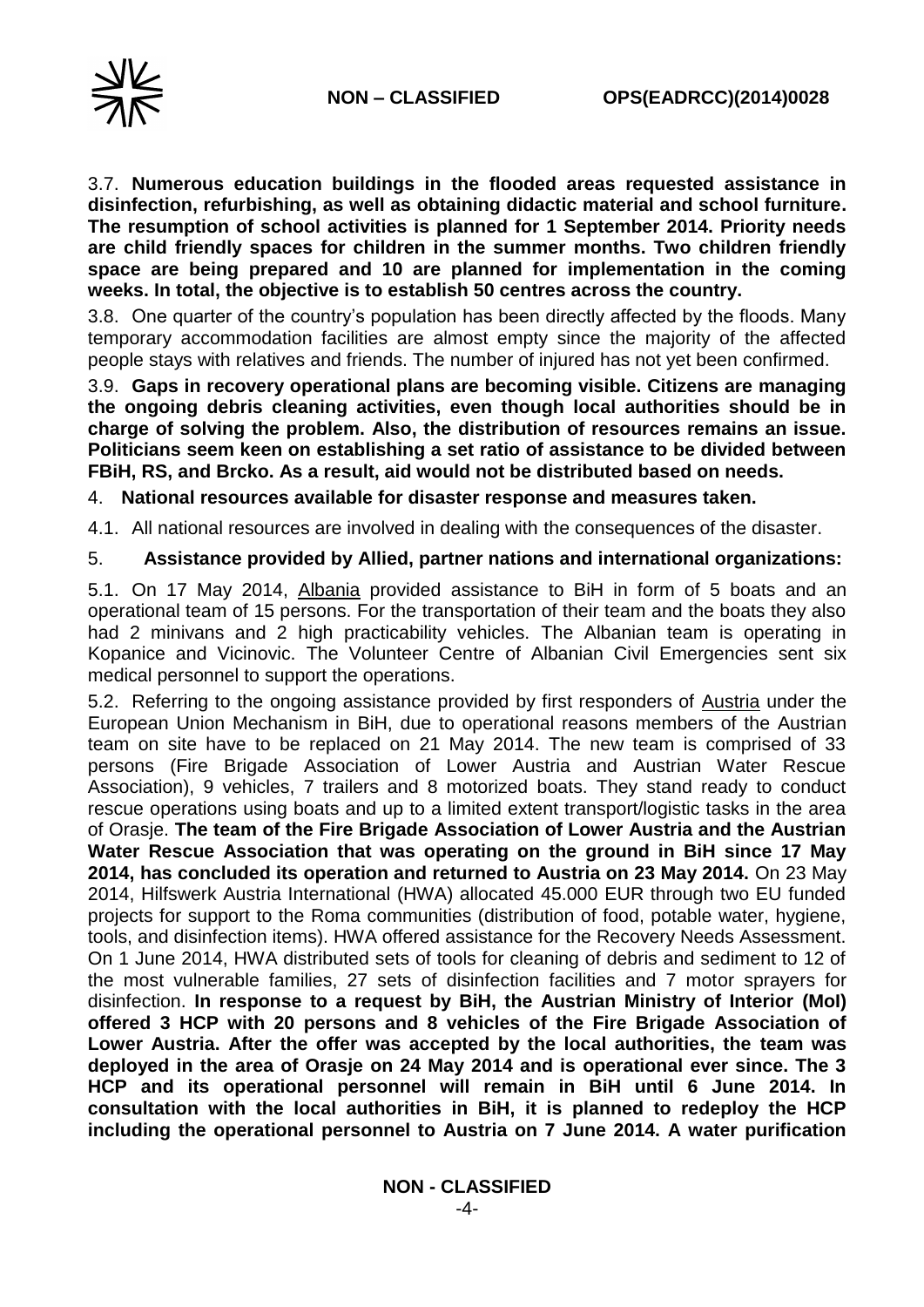

**unit including additional analysis, distribution, and decontamination capacities, as well as well systems arrived in BiH on 28 May 2014 and is operational ever since. The team is also engaged in support operations to EOD and the reconstruction of damaged infrastructure. Additionally offered items by the Austrian MoI were transported to Sarajevo on 31 May 2014 and delivered to the local civil protection forces on that same day. These items include: 3 power generators, 200 water canisters, 10 heaters, 15 dehumidifier, 4 sewage pumps, 8 electrical immersion pumps, 7,000 dust masks, and 1,000 blankets.**

5.3. Azerbaijan sent humanitarian aid, containing 11 motor boats of various kinds, 260 units of different size tents, 300 sleeping bags, 1500 blankets, 30 power generators, 20 units water pumps, sets of clothes for use in special chemical-bacteriological conditions, cranes and other necessary materials and equipments.

5.4. Belgium offered 1 HCP module and 1 WPS through the EU ERCC mechanism with the following configuration: 3 vehicles with a Kuyken system: 24.000L/min with output pressure of 13 bars and 3 km of hoses (the most versatile configuration); 1 PEZ vehicle with 10.000 liters capacity and with an output pressure of 10 bars (suction limited to 8 meters); 1 alternator pump-crane with a capacity of 24.000 liters with output pressure of 3 bars; 2 container truck with crane; 1 pickup with mud pump of 5000 liters; 3 commando vehicles. Trucks with 27 military personnel equipped with high capacity pumps and water purification material left Belgium. The team with 27 members and equipment arrived and is active in the field since 21 May 2014.

5.5. Bulgaria sent humanitarian aid (tents, blankets, bed linens, bed linen for children, pillows, rubber boots, socks, folding beds with mattresses and 21 tons of mineral water).

5.6. Croatia offered 2 helicopters with 15 people, a State Emergency Fire-fighting brigade with 11 firefighters, 3 vehicles carrying pumps, aggregates and rescue equipment, State emergency civilian protection brigade with 8 people, 4 vehicles, 3 tin boats with motors and other equipment, a Public Fire-fighting brigade with 6 people and 2 vehicles. The Government of Croatia decided to extend their deployment until 21 or 23 May 2014.

5.7. The Czech Republic donated 182,000 EUR for humanitarian aid and offered 1.120 pieces of humanitarian aid kit containing cooking sets, medical kits, sets for preparation of drinking water, hygienic sets, personal safety kits, emergency blankets, and drinking water ready to use. Individual components of the kit are stored in a portable plastic container with a safety lid, which is designed as a measuring container that can be also used for preparation of drinking water. The Czech Republic provided ground transport by a truck. Kits are packed on 7 pallets (160 pcs on each pallet). On 26 May 2014, the Czech Republic sent a fire-fighting team with two water pumps and two trucks with humanitarian aid (hygienic items, clothes, drinking water and boots) to be distributed through the Red Cross.

5.8. **Denmark sent a water purification team consisting of 8 persons and a high capacity pumping team (capable of moving 3,4 million litres of water per hour) consisting of 26 persons deployed on 25 May 2014. The efforts are coordinated with other contributions from EU Member States by EUCP.**

5.9. On 1 June 2014, an ICT and logistics expert from Finland has deployed as part of the European Union Civil Protection Group.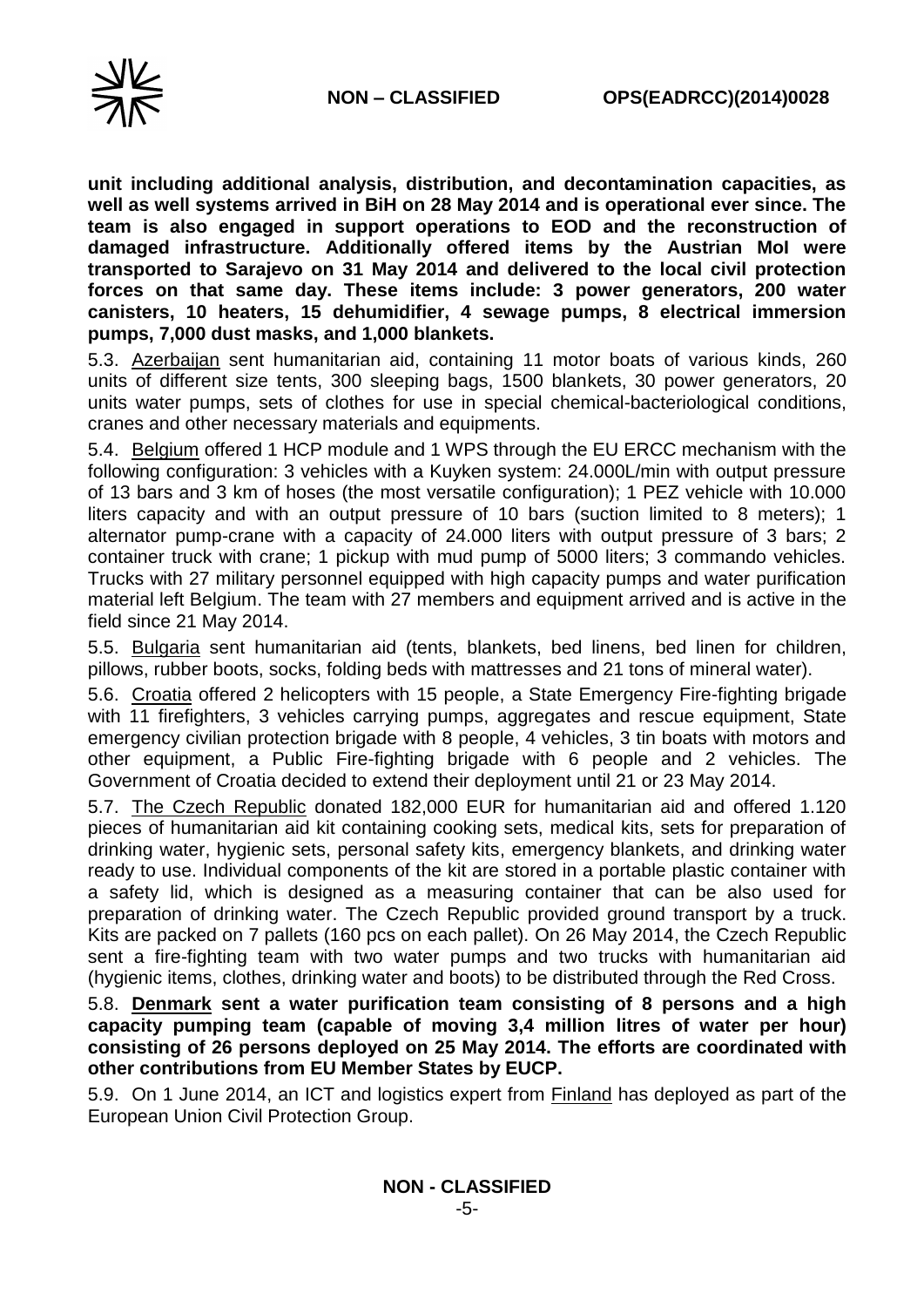

5.10.France sent two firefighters, a doctor and a water purification expert as well as water purification equipment, a mobile ambulance (tent 54  $m^2$ ) and other materials (boots, clothes etc.). They will be present in the affected areas until 26 May 2014. On 21 May 2014, France sent a WASH Unit (4 persons) with equipment for water purification (4m<sup>3</sup>/h). The unit will be deployed until 27 May 2014. An additional team with three experts and equipment for water purification (4m<sup>3</sup>/h) deployed until 31 May 2014. French mine expert will stay in BiH until 30 May 2014. Also, 23 tents (25 m<sup>2</sup>) were delivered to affected areas. On 4 June 2014 **Médecins du Monde – France sent 40 interagency emergency health kits - basic units, 2 interagency emergency health kits, and supplementary units. This covers a population of 40,000 people for 3 months.**

5.11. The former Yugoslav Republic of Macedonia<sup>1</sup> offered a team with 30 members and 6 boats as well as humanitarian aid.

5.12.Germany offered a high capacity pumps module 18 May 2014. Germany sent two teams from the Agency for Technical Relief (THW), each team having 15 experts. THW and German relief organizations are still operating in affected areas. The German Federal Government granted 1.000.000 EUR - humanitarian aid for BiH and Serbia. As of 30 May 2014, 75 THW volunteers from Germany were working in affected areas.

5.13.Greece offered to the Government of BiH the sum of 100.000 EUR as an emergency assistance to the relief efforts in the floods stricken area.

5.14.On 21 May 2014, Hungarian Interchurch Aid offered 100.000 sandbags. On 29 May 2014 Hungarian Red Cross delivered around 7500 EUR worth of drinking water, baby food, blankets, hygienic kits etc. There was a supply of approx. 1000 waterproof tents by the Hungarian Army. 100.000 sandbags are still being used in the North of BiH. The process of delivering a few hundred Tetanus vaccines is under way.

5.15.The Government of Ireland provided 50,000 EUR to World Vision Ireland to support their relief work in BiH. The funding will be used to provide psychological support and counseling services to children affected by the floods and to purchase vaccines to prevent the outbreak of infectious diseases.

5.16. **Israel** contributed 40,000 USD for purchasing blankets, medications, mattresses, boots, heaters, etc.

5.17.Italy sent a contribution of 100,000 EUR through the Red Cross for immediate assistance. On 23 May 2014, 120 people from the Italian Civil Protection arrived in BiH to work on sanitation/water purification.

5.18.On 17 May 2014, the Government of Japan decided to provide emergency relief goods worth 10 million yen (tents, blankets, sleeping bags, plastic sheets, portable water tanks, water tanks for the field, portable water pacificators, generators and etc.) to BiH through the Japan International Cooperation Agency (JICA). Japan is ready to provide high-tech flood alert monitoring equipment. Three advanced Water Rescue Support Vehicles will be delivered by the end of the fiscal year 2014. Humanitarian aid consists of sleeping mattresses and blankets delivered to the Red Cross Society of BiH on 23 May 2014.

5.19.Kuwait donated 182,000 EUR for humanitarian aid (food and clothes).

<sup>-</sup> $1$  Turkey recognizes the Republic of Macedonia with its constitutional name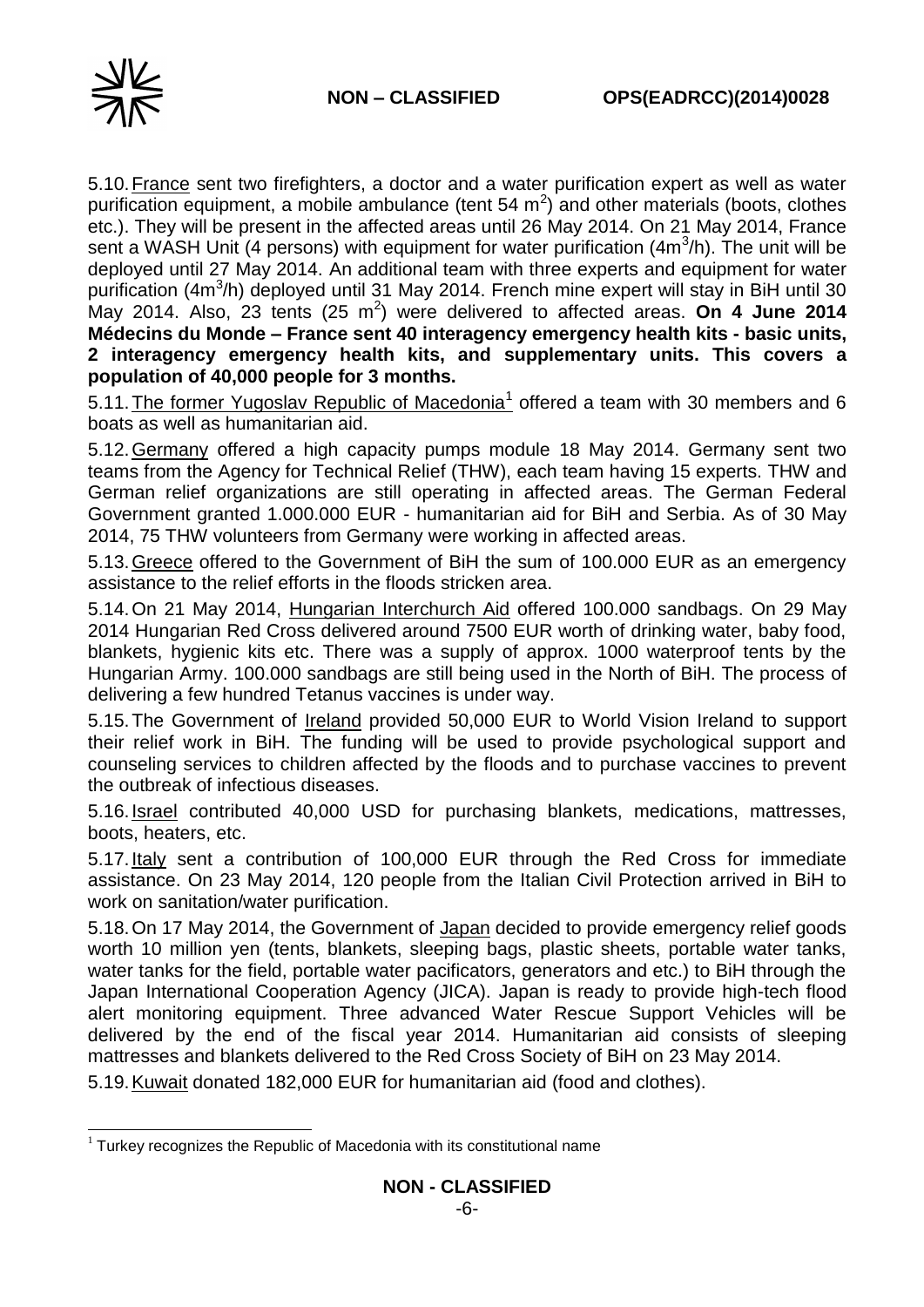

5.20.The joint high capacity pumping module BaltFloodCombat consisting of 19 persons and 3 pumps is provided jointly by **Estonia / Latvia / Lithuania.** 

5.21.Luxembourg sent a team with 22 members, 5 boats and vehicles. **Luxembourg covered the transport charges for one truck of humanitarian relief items collected by Luxembourg-based organizations and delivered to BiH. In addition, Luxembourg made two contributions to the following humanitarian partners: 79,320 euros to Handicap International Luxembourg (mine action) and 50,000 euros to Care in Luxemburg (food and non-food items) for BiH.**

5.22.Montenegro sent humanitarian aid - raincoats, boots, blankets, water cans, food, clothes and hygiene for babies, water, food in cans, clothes for adults.

5.23.Netherlands contributed 50,000 EUR via the Dutch Red Cross on 19 May 2014 and 500,000 EUR as emergency assistance for BiH and Serbia on 23 May 2014.

5.24. Norway donated 5 million Norwegian Krones (615.000 EUR) for the emergency phase (funding for most immediate needs) and 16,5 million Norwegian Krones (2,3 million EUR) for the reconstruction phase (reconstruction of institutions and infrastructure such as schools, hospitals, roads and bridges that have been damaged by the flood). On 26 May 2014, Norway offered generators (18 Kv and 45 Kv), water purification units, distribution boxes/electrical kits and tanks with 5.000 litres of water (615.000 EUR) through UNDP. On 30 May 2014, Norwegian People's Aid (NPA) assisted to civil protection by building additional protection of Sava riverbank, evacuation of civilians from flooded areas and medical support to local population; distribution of food and drinking water, collection of water samples for analysis, loading of heavy remaining left in the flooded areas and fallen animals. NPA provided and delivered to the crisis headquarters 180 gumboots, 600 protection-work gloves, 4,500 protective masks and 175 shovels; collection of information on possible mine migration and migration of marking signs.

5.25. Pakistan sent humanitarian aid, containing tents, ration packs, blankets, clothes, sleeping bags, jackets, jerseys, mats, t-shirts, rain coats, kitchen sets, aqua tablets and food.

5.26. Poland provided water pumps, 14 trucks and a team. On 28 May 2014, humanitarian aid (various hygienic items and disinfectors) was distributed through the Red Cross.

5.27.**On 26 May 2014, Portugal sent humanitarian aid (250 mats for sleeping bags, 250 blankets, 500 hygiene kit for women, 12 tents for 6/8 people, 24 support tubes for tents for 6/8 people, 4000 sackcloth bags for sand and 250 tableware kit) to BiH**.

5.28.Romania offered a water purification system and a team. On 23 May 2014, Romania sent humanitarian aid - food, water, blankets, bed sheets and pillowcases.

5.29. Russia sent 38 tons of humanitarian aid (generators, boats, water pumps, blankets, tents and food).

5.30.Slovakia offered rescue teams and humanitarian aid (pumps, generators, bags, raincoats, rubber boots (50.000 EUR). On 27 May 2014, Slovakia offered humanitarian aid, containing 5 sludge pumps, 5 power generators, 10 heaters, 10 tens, 100 blankets, 200 rubber boots, 800 raincoats, 6229 towels, 2360 cloths, 633 toiletries, 200 canisters of fuel (20 litters), 2 metal crates, 10 wood and 18 metal pallets (approximately 72.100 EUR).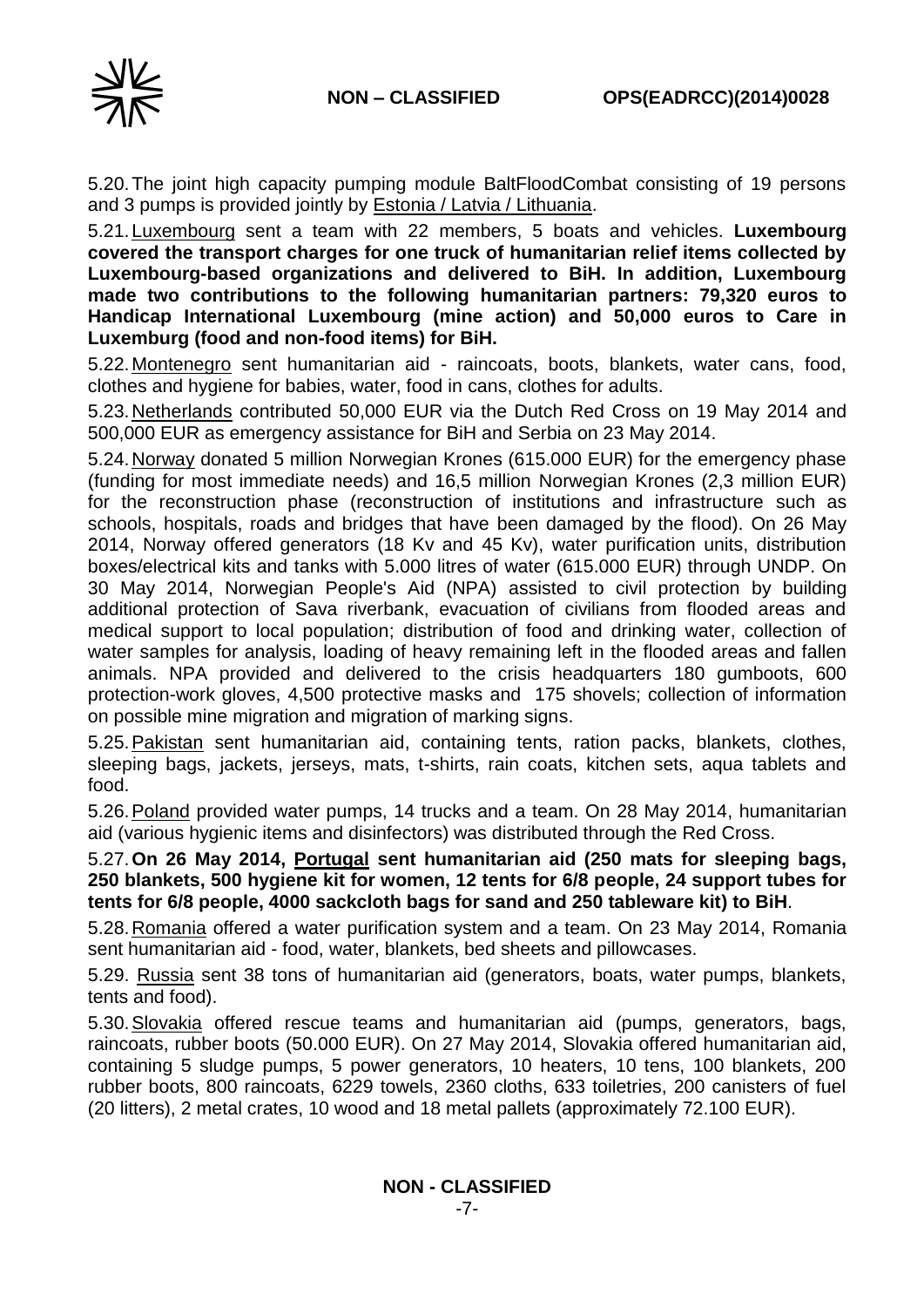

5.31.On 16 May 2014, Slovenia provided a rescue unit (12 people) with 4 boats and 2 helicopters including crews and equipment necessary for evacuation. A helicopter will be in BiH until 23 May 2014. Slovenia offered to deploy their Police teams specialized in detection of corps under water with the necessary equipment. On 28 May 2014 Slovenia offered 35 firefighters, vehicles, pumps. A team of Slovenian Civil Protection (70 persons and 22 vehicles) arrived in BiH to support with pumping of mud, water and gasoline. Also, if needed they perform cleaning of infrastructure on dry land (no boats) like bridges and similar. On 29 May 2014, the team of Slovenian Civil Protection (70 persons and 22 vehicles) arrived in BiH to support with pumping of mud, water and gasoline.

5.32.On 26 May 2014, Spain contributed 40,000 EUR in humanitarian aid (food, shelter and basic necessities) for BiH and Serbia through IFRC.

5.33.Sweden sent two experts in the team of European Union Humanitarian Aid and Civil Protection. On 28 May 2014, Sweden offered 6 water purification modules, 2 mobile laboratories and 11 experts.

5.34. On 19 May 2014, the Government of **Switzerland** offered experts in dealing with water/sanitation and the environment in the flooding crisis. Additionally, one helicopter arrived in BiH on 20 May 2014 and is available to EUFOR operations in flooded areas until 28 May 2014. Switzerland sent two WASH teams and two HAZMAT specialists with mobile labs deployed. Two water distribution systems and cleaning kits should have arrived on 25 May 2014, as well as two additional WASH specialists with mobile labs. A set of 7 fisherman boots, 100 rubber boots, 100 pairs of gloves and 100 shovels distributed. Switzerland donated 500,000 Swiss Francs (CHF) as emergency humanitarian aid response for BiH and Serbia. Switzerland allocated additional 150,000 CHF for small actions related to the flood crisis. On 25 May 2014, additional two water and sanitation (WES) specialists were deployed. In total 4 WES, 2 HazMat and 1 landslide specialists are working in BiH.

5.35.Turkey provided assistance through the Turkish battalion of EUFOR. A convoy of 19 vehicles with humanitarian aid (hygienic stuff, clothes, drinking water, boots, white-ware, trunks, water evacuation systems, fire extinguishers, rescuing material, generators, diving equipment, first aid equipment, 2,250 blankets and kitchen-kits for 432 families) is on the way to BiH. On 21 May 2014, Turkey sent additional humanitarian aid, containing 35.000 cans of food, 1,5 tons of flour, 600 kg liquid oil, baby food, biscuits, 7 tons drinking water, 1,5 tons fuel oil, generators, 300 shovels-axes-rakes, 300 boots and 150 blankets. According to UN reports, all humanitarian aid from Turkey arrived and was distributed.

5.36.Turkmenistan sent humanitarian aid (40 tons of eating grain powder and 1600 packs).

5.37.**The United Kingdom provided 33 fire service rescuers with four flood rescue boats and an assessment team to conduct an assessment of the humanitarian needs on the ground. Three civil engineering experts were sent to conduct an assessment of damages and longer term needs as part of a collaborative EU/UN/World Bank team through the EU Civil Protection Mechanism.**

5.38.The United States offered 15 pumps for pumping water, 257 sleeping bags, 400 bed sheets, 351 folding cots, 391 blankets, 410 sleeting mats, 14 space heater, 244 steel water cans, 1 kitchen utencils (box), 432 military mess kits, 3 kitchen equipment sets, 462 plastic water cans, 7 generator sets (5 kW), 239 fuel cans, 755 intrenching tools/shovels, 366 wet weather trousers, 90 men's overshoes/boots**.** On 19 May 2014, US donated 13 motorboats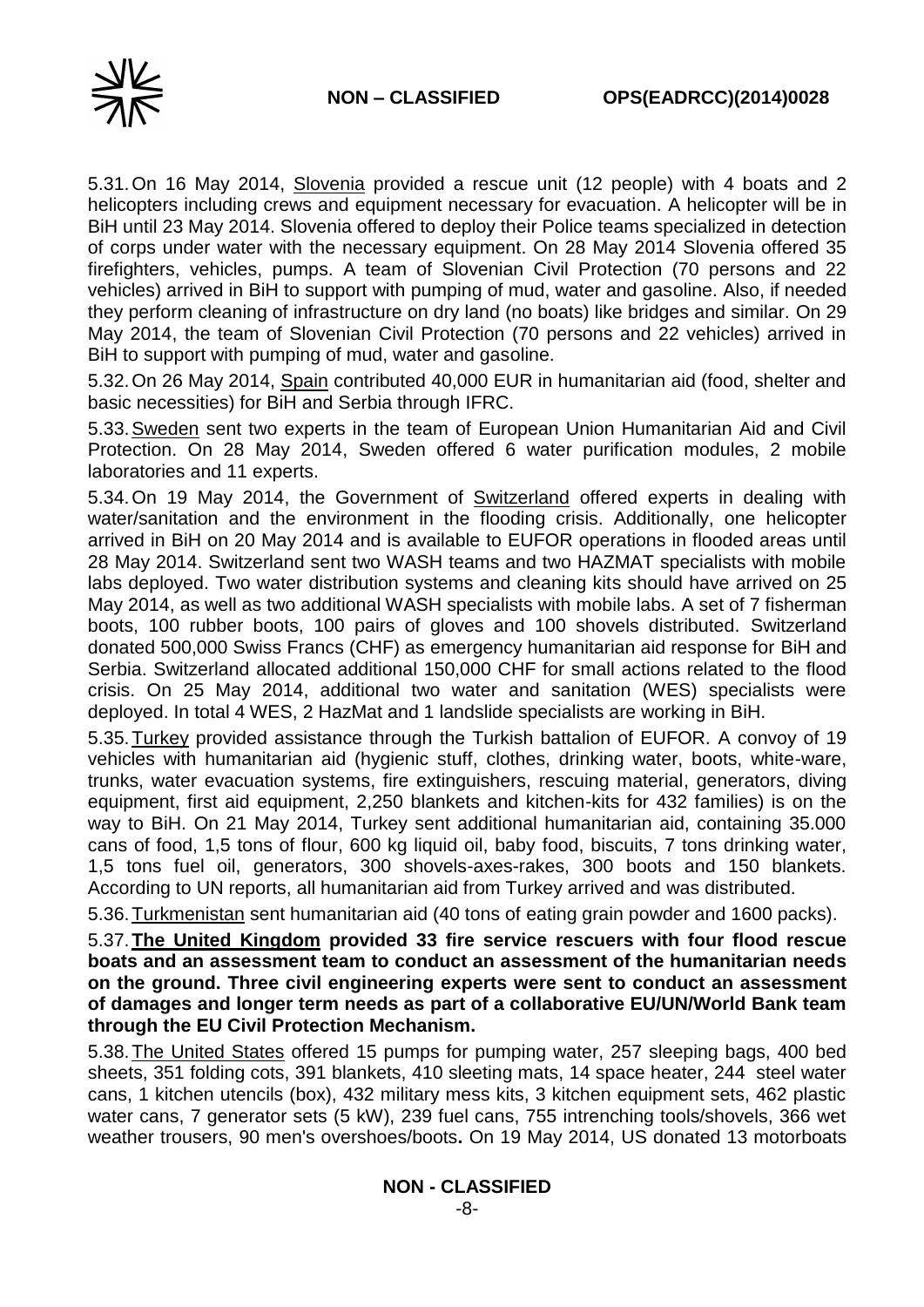

for Bjeljina and Orasje, water rescue modules and teams. On 23 May 2014, the USA allocated 1.500.000 USD for incinerators for dead animals, generators, water systems, seeds, animal feed, fertilizers etc. On 25 May 2014, the United States offered generators (18 Kv and 45 Kv), water purification units, distribution boxes/electrical kits, tanks with 5.000 liters of water (1.500.000 USD) through UNDP. **On 2 June 2014 the United States provided psycho-social support for flood victims in collective centres - through IOM (US \$80,000).**

5.39.The Animal Diseases Research Association (ADRA) opened current budget of 100,000 USD with possibility of additional funding. Hundreds of ADRA volunteers engaged in the preparation and delivery of packages of food, water, hygiene items, clothes, utensils and medicines for the population of affected areas.

5.40.The Catholic Relief Services (CRS) sent eight field teams to the affected regions to evaluate the greatest needs for support. The CRS has committed 500.000 USD emergency relief efforts and flood recovery throughout BiH and Serbia.

### 5.41. **"Help Hilfe zur Selbsthilfe" delivered humanitarian aid in food (worth more than 60,000 EUR).**

5.42.The International Fund for Animal Welfare (IFAW) sent 2 livestock feed experts.

5.43.The International Medical Corps (IMC) sent emergency teams in the field in BiH and Serbia. The IMC together with Luftfahrt Ohne Grenzen secured over 1.000.000 EUR for food items (mainly organic baby food) to BiH, Croatia and Serbia. It will be distributed through the Red Cross.

5.44.The Organization for Security and Cooperation in Europe (OSCE) loaned two heavy duty generators. The OSCE purchased and delivered water, blankets, work gloves, shovels, heavy duty bags, protection masks, rubber boots, torches, batteries, antiseptic gel and liquid, toothbrushes, toothpastes and disinfecting agents through the Red Cross Society. It is procuring items for children (blankets, underwear, socks, soaps, shampoos, wet wipes, tooth pastes, tooth brushes, towels, toilet paper, disinfection means, mosquito repellants, diapers for older children suffering from cerebral paralyses, diapers for babies). Additionally, two heavy duty generators were provided to the Ministry of Security of BiH.

5.45.On 16 May 2014, the Oxford Committee for Famine Relief (OXFAM) activated donors as well as the Oxfam Confederation to raise some emergency donations. A senior WASH expert from the OXFAM was seconded to BiH. The OXFAM donated 30,000 EUR for disinfection material, sanitary kits, etc.

5.46.The Red Cross is transporting patients on dialysis, evacuating people, delivering food, blankets, clothes, sponges, pumps, boots and disinfectants to the most affected communities throughout the country. A Field Assessment and Coordinating Team has deployed (team leader, water and sanitation, communications, recovery, logistics and information management). 334,013 CHF were allocated from the DREF (Disaster Relief Emergency Fund) to assist 8,000 people.

5.47.On 22 May 2014, the Save Place for Children (SPfC) sent 250 Hygiene kits for families with 150 baby food and hygiene kits for children and families in collective centers. The SPfC offered sets of tools, equipment, disinfectants and personal protection kits for clean up and rehabilitation of 29 educational institutions in Zenica-Doboj Canton. On 26 May 2014, SPfC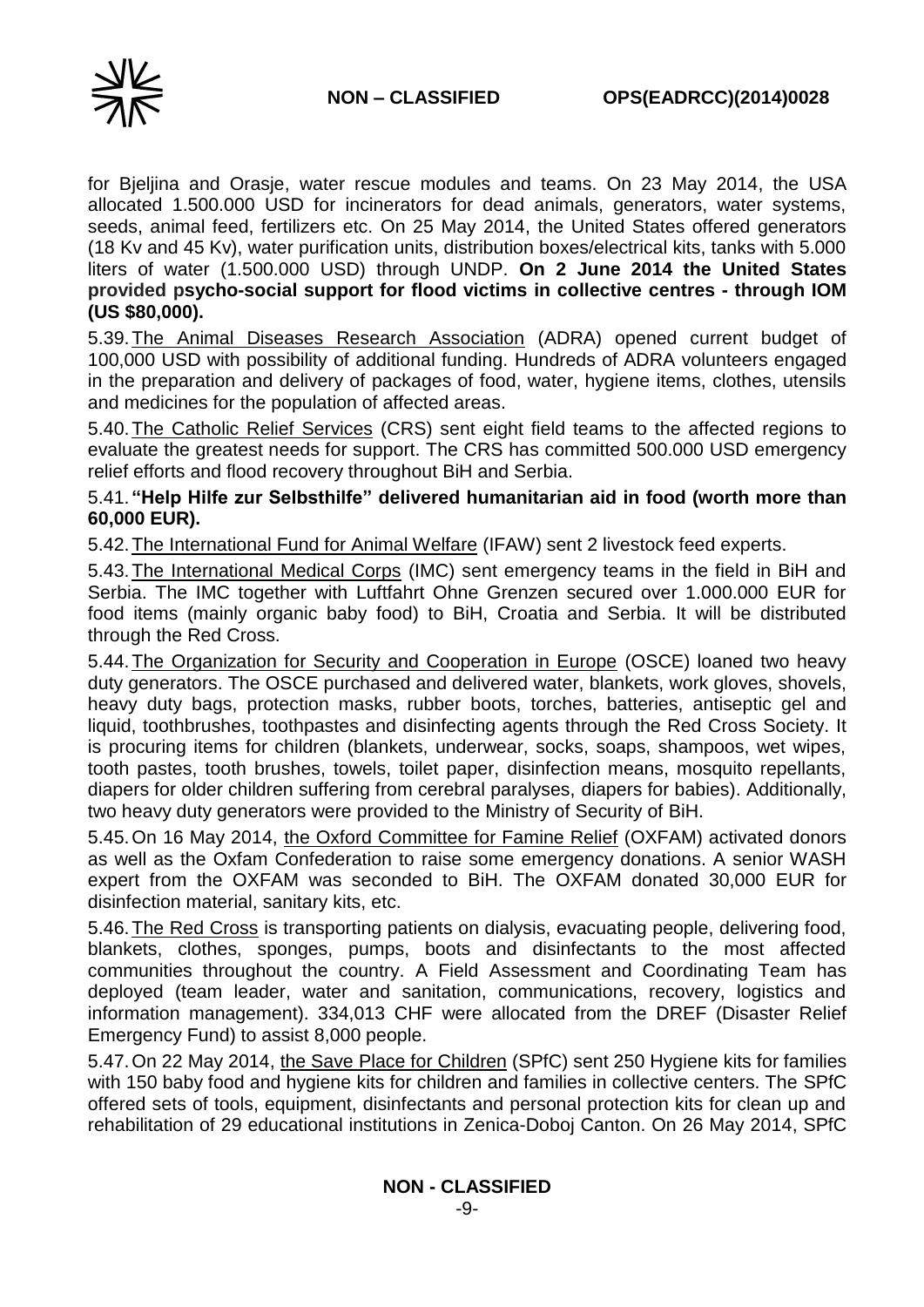

opened the children's village houses for displaced families (Sarajevo – accommodated three families and organized edutainment activities and psychosocial support to 40 children from Svrake area; Gračanica – one family from Orašje accommodated).

5.48.Several agencies of the United Nations (FAO, IOM, UNDP, UNESCO, UNFPA, UNHCR, UNICEF, UNOCHA, UNOHCHR, UNWOMEN, WFP and WHO) provided financial support and in-kind assistance to various parts of the country.

5.49.The World Bank approved a 24 million USD credit for the Drina Flood Protection Project to Bosnia and Herzegovina.

5.50.From 16 May 2014 the World Vision distributed the following humanitarian aid items: 3,513 food items (bread, canned food, etc), 4.972 cleaning tools and equipment (raincoats, boots, masks, gloves, shovels, etc), 16.128.5 liters of liquids (water, mineral water, juices, milk), 8 motor sprinklers, 2 power jet water cleaners, 5.464 hygienic items (diapers, wet wipes, etc), 504 hygienic and cleaning packages, 300 liters of bleach, 30 kg of pest control, 77 kg and 20 liters of disinfect, more than 54 medical supplies, 300 liters of fuel, 50 liters of cooking oil, 100 kg of detergent, 80 liters of shampoo, 40 liters of liquid soap, 60 jumbo packs of diapers, 30 pieces of sewage pipe connectors and 360 clothing items.

5.51.**The Mozaik Foundation purchased 4 Lifesaver C2 water purifiers (capacity of 2.000.000 l, 18l per min) and collected 300,000 BAM for youth working actions designated for reconstruction of public spaces and institutions.**

5.52.**Mercy Corps completed a rapid assessment of the impact of the floods to the household. The distribution of small, recovery-related cash grants to affected households is ongoing.** 

|      | <b>Description</b>                                                                                                                              | <b>Effective Date</b> | Quantity   |
|------|-------------------------------------------------------------------------------------------------------------------------------------------------|-----------------------|------------|
| 6.1  | Temporary shelters (prefabricated houses)                                                                                                       | <b>ASAP</b>           | <b>TBC</b> |
| 6.2  | <b>Dryer</b>                                                                                                                                    | <b>ASAP</b>           | <b>TBC</b> |
| 6.3  | <b>Fuel</b>                                                                                                                                     | <b>ASAP</b>           | TBC.       |
| 6.4  | Seeds and fertilizer                                                                                                                            | <b>ASAP</b>           | <b>TBC</b> |
| 6.5  | Livestock feed                                                                                                                                  | <b>ASAP</b>           | TBC.       |
| 6.6  | <b>Sleeping bag</b>                                                                                                                             | <b>ASAP</b>           | TBC.       |
| 6.7  | <b>Construction supplies</b>                                                                                                                    | <b>ASAP</b>           | <b>TBC</b> |
| 6.8  | <b>Window and door</b>                                                                                                                          | <b>ASAP</b>           | <b>TBC</b> |
| 6.9  | Furniture, especially bed                                                                                                                       | <b>ASAP</b>           | <b>TBC</b> |
| 6.10 | Bathroom equipment (sink, toilet, bath and other)                                                                                               | <b>ASAP</b>           | <b>TBC</b> |
| 6.11 | Kitchen appliances, especially fridges                                                                                                          | <b>ASAP</b>           | TBC.       |
| 6.12 | Tent (family-size)                                                                                                                              | <b>ASAP</b>           | 1000       |
| 6.13 | <b>Sponge mattress</b>                                                                                                                          | <b>ASAP</b>           | 50.000     |
| 6.14 | Various medicaments (pharmaceutical drugs, antibiotics,<br>vaccines (anti-tetanus, hepatitis A, typhus), diverse anti-venom<br>for snake bites) | <b>ASAP</b>           | <b>TBC</b> |

6. The list of requirements for international assistance **(priorities in bold)**: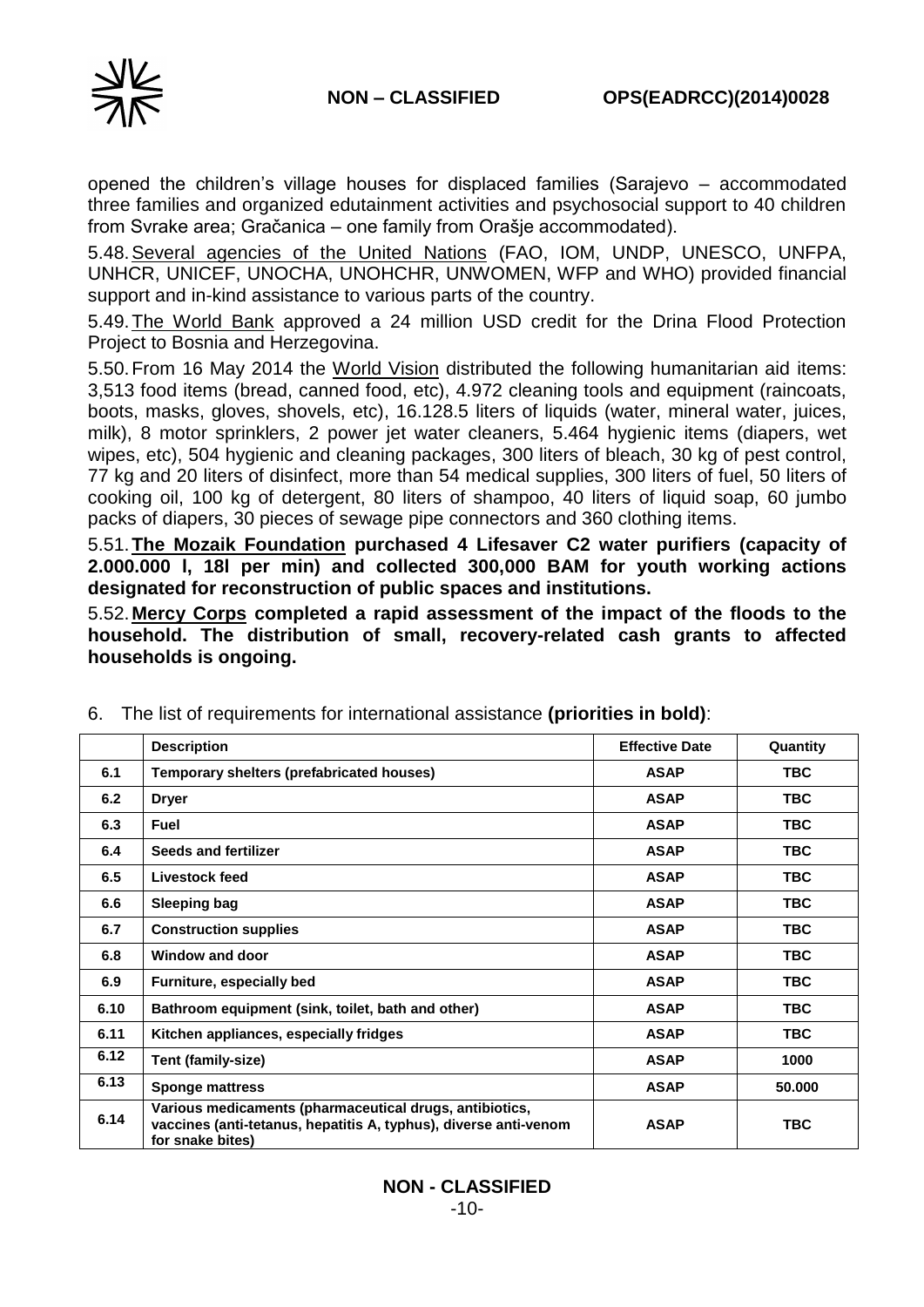

| 6.15 | <b>Water purification systems</b>                                                                                                                   | <b>ASAP</b> | 20                                       |
|------|-----------------------------------------------------------------------------------------------------------------------------------------------------|-------------|------------------------------------------|
| 6.16 | <b>Water filter</b>                                                                                                                                 | <b>ASAP</b> | 30.000                                   |
| 6.17 | Power generator (small and medium power)                                                                                                            | <b>ASAP</b> | 300                                      |
| 6.18 | <b>Potable water</b>                                                                                                                                | <b>ASAP</b> | 500.000L                                 |
| 6.19 | <b>Disinfectants</b>                                                                                                                                | <b>ASAP</b> | 50.000                                   |
| 6.20 | <b>Emergency health kit</b>                                                                                                                         | <b>ASAP</b> | 50.000                                   |
| 6.21 | Tools (shovels, brooms, rakes, pitchforks)                                                                                                          | <b>ASAP</b> | 5.000                                    |
| 6.22 | Water pump                                                                                                                                          | <b>ASAP</b> | <b>TBC</b>                               |
| 6.23 | Sludge pump                                                                                                                                         | <b>ASAP</b> | <b>TBC</b>                               |
| 6.24 | <b>Masks and gloves</b>                                                                                                                             | <b>ASAP</b> | 7.000                                    |
| 6.25 | Life jacket                                                                                                                                         | <b>ASAP</b> | 1000                                     |
| 6.26 | Raincoat                                                                                                                                            | <b>ASAP</b> | 3.500                                    |
| 6.27 | Mobile kitchen                                                                                                                                      | <b>ASAP</b> | 50                                       |
| 6.28 | Potable water tanks                                                                                                                                 | <b>ASAP</b> | 500                                      |
| 6.29 | Garden cart                                                                                                                                         | <b>ASAP</b> | 5.000                                    |
| 6.30 | Suction basket for hoses (75 and 110 mm)                                                                                                            | <b>ASAP</b> | 500                                      |
| 6.31 | Rechargeable flashlight                                                                                                                             | <b>ASAP</b> | 3000                                     |
| 6.32 | Food package                                                                                                                                        | <b>ASAP</b> | 1000<br>tons/50.000                      |
| 6.33 | Food cans, which including foods for diabetics and pork (packed<br>separately)                                                                      | <b>ASAP</b> | 100.000                                  |
| 6.34 | Food set for baby and kid                                                                                                                           | <b>ASAP</b> | 10.000                                   |
| 6.35 | Fodder:<br>concentrate for cows;<br>$\bullet$<br>concentrate for pigs;<br>$\bullet$<br>milled corn;<br>$\bullet$<br>concentrated feed.<br>$\bullet$ | <b>ASAP</b> | 35 tons<br>20 tons<br>25 tons<br>20 tons |
| 6.36 | Dehumidifier                                                                                                                                        | <b>ASAP</b> | 10.000                                   |
| 6.37 | Blanket, sheet                                                                                                                                      | <b>ASAP</b> | 50.000                                   |
| 6.38 | <b>Boots</b><br>rubber boots;<br>$\bullet$<br>fishing boots (type overalls)<br>other footwear;<br>٠<br>miner's boots.<br>$\bullet$                  | <b>ASAP</b> | 2.000<br>2.000<br>20.000<br>1.000        |
| 6.39 | Personal hygienic items                                                                                                                             | <b>ASAP</b> | 10.000                                   |
| 6.40 | Spray pump for disinfectants                                                                                                                        | <b>ASAP</b> | 50.000                                   |
| 6.41 | Solar chargers                                                                                                                                      | <b>ASAP</b> | 1000                                     |
| 6.42 | Outboard engine for boats (various power)                                                                                                           | <b>ASAP</b> | 100                                      |
| 6.43 | Boats:<br>various size<br>aluminium                                                                                                                 | <b>ASAP</b> | 100<br>30                                |
| 6.44 | Stretcher for the wounded (aluminium)                                                                                                               | <b>ASAP</b> | 200                                      |
| 6.45 | Candles                                                                                                                                             | <b>ASAP</b> | 35.000                                   |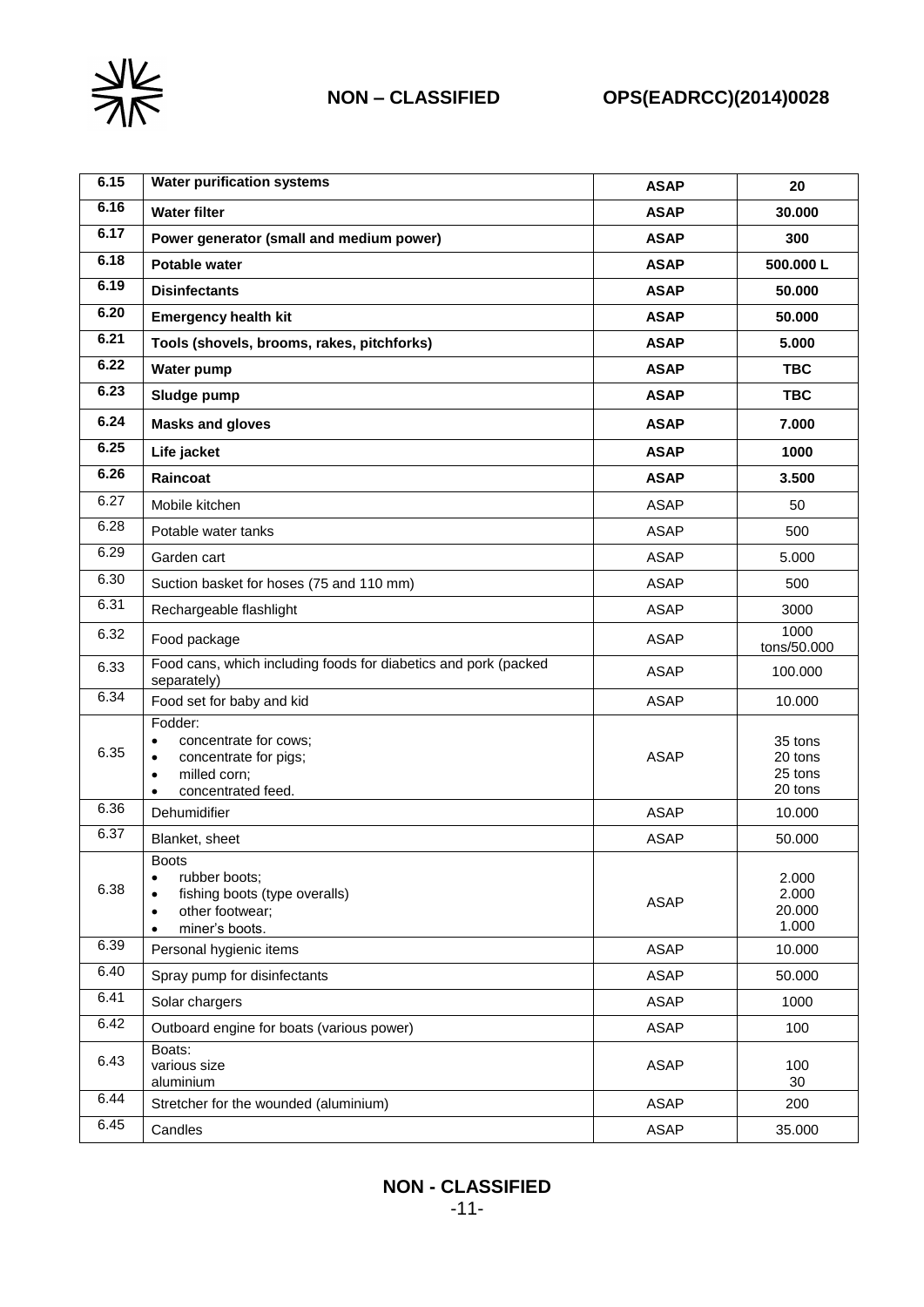

## **NON – CLASSIFIED OPS(EADRCC)(2014)0028**

| 6.46 | Canister for water (15-20 L)                                                                                 | <b>ASAP</b> | 15.000         |
|------|--------------------------------------------------------------------------------------------------------------|-------------|----------------|
| 6.47 | Canister for fuel (20 L, metal)                                                                              | <b>ASAP</b> | 1000           |
| 6.48 | Alpinist rope (thickness 8-10 mm, length max. 60-100 m)                                                      | <b>ASAP</b> | 300            |
| 6.49 | Substances and means for disinfecting water and wells                                                        | <b>ASAP</b> | 5.000          |
| 6.50 | Heaters (home use)                                                                                           | <b>ASAP</b> | 1000           |
| 6.51 | Diapers (for children, adults)                                                                               | <b>ASAP</b> | 5.000          |
| 6.52 | Incinerators for dead animals (bigger than 3 tons)                                                           | ASAP        | 10             |
| 6.53 | Rescue equipment in the water and under                                                                      | <b>ASAP</b> | 100 packs      |
| 6.54 | Equipment for rescue from the ruins                                                                          | <b>ASAP</b> | 20 packs       |
| 6.55 | Thermal imaging cameras                                                                                      | <b>ASAP</b> | $\overline{2}$ |
| 6.56 | Underwater camera                                                                                            | <b>ASAP</b> | 5              |
| 6.57 | Sonars                                                                                                       | <b>ASAP</b> | 10             |
| 6.58 | Machines and vehicles in rough terrain                                                                       | ASAP        | 10             |
| 6.59 | Machines for site remediation / cleaning                                                                     | <b>ASAP</b> | 30             |
| 6.60 | Mobile SUVs                                                                                                  | <b>ASAP</b> | 20             |
| 6.61 | Means of communication (satellite phones)                                                                    | <b>ASAP</b> | 5              |
| 6.62 | Rescue ring                                                                                                  | <b>ASAP</b> | 100            |
| 6.63 | Water barriers                                                                                               | <b>ASAP</b> | 50,000 meters  |
| 6.64 | HF transceiver suitable for use in emergency situations (with<br>additional equipment and multiband antenna) | <b>ASAP</b> | 50             |
| 6.65 | VHF / UHF handheld radio                                                                                     | <b>ASAP</b> | 200            |
| 6.66 | Repeater VHF or UHF band scope Hamradio with duplexer and<br>antenna                                         | <b>ASAP</b> | 3              |

7. Points of Entry to be determined on bilateral basis.

### 8. **The Operational Points of Contact in BiH can be reached in the following ways:**

| Name:                   | Mrs. Mirnesa SOFTIC and Mr. Zeljko DUGONJIC        |
|-------------------------|----------------------------------------------------|
| Organisation:           | Ministry of Security of Bosnia and Herzegovina     |
| Telephone:              | +387 33 492 778 / +387 33 492 785 / +387 33 492783 |
| Mobile phone:           | +387 61 294 030                                    |
| Fax:                    | +387 33 555 715                                    |
| e-mail:                 | ocbh112@msb.gov.ba                                 |
| <b>Operating hours:</b> | 24/7                                               |

9. Response co-ordination.

9.1. With a view to providing a coordinated response to the stricken nation's requirements, nations in a position to meet these demands, in full or in part, are invited to reply to the Ministry of Security of Bosnia and Herzegovina, with an information copy to EADRCC, by any of the communication means listed above and below.

9.2.The same request for assistance has been sent by BiH to EU ERCC as well.